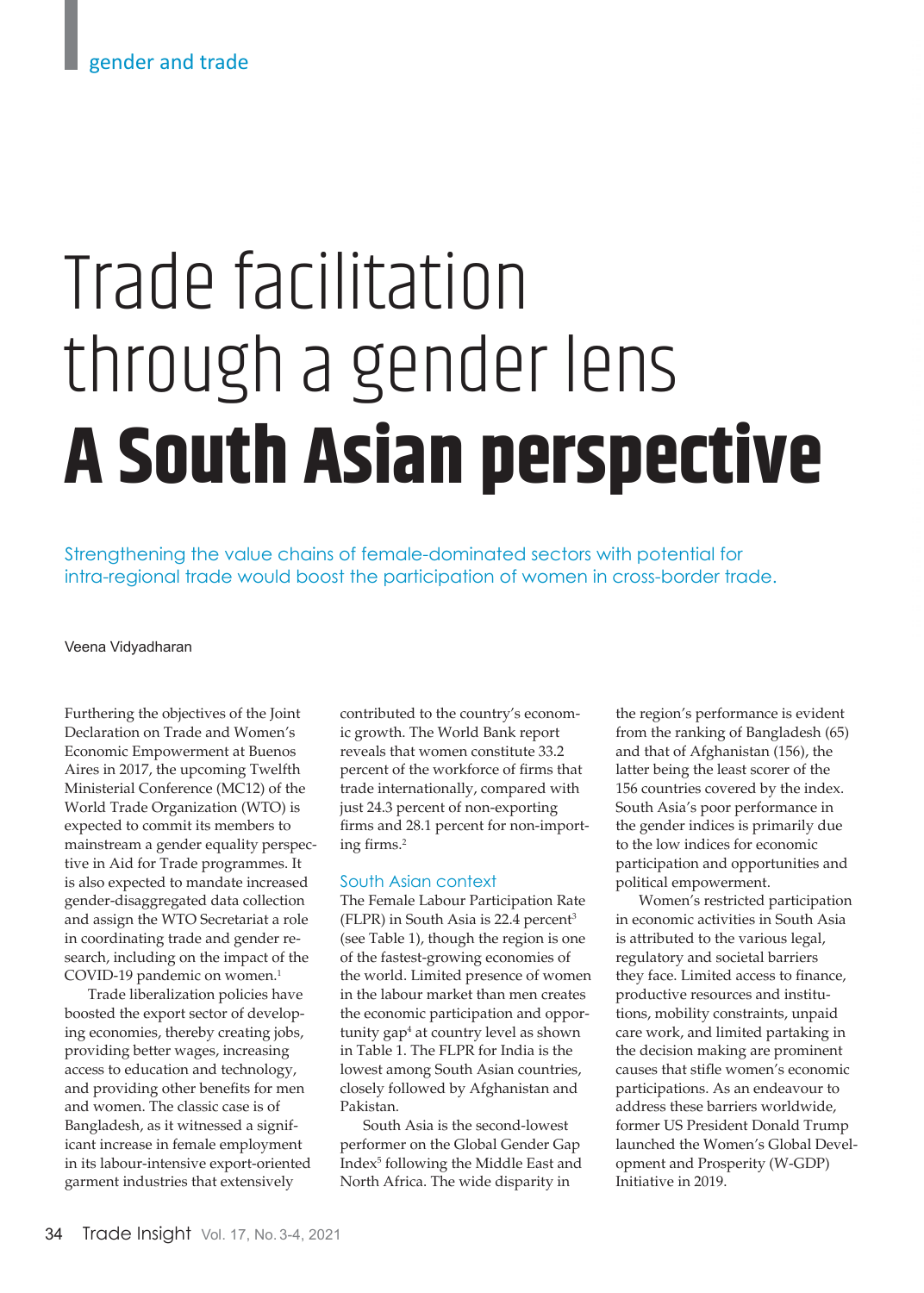

The W-GDP initiative focuses on five foundational areas of legal reforms to provide women with equal opportunities to access institutions, access credit, own and manage property, travel freely, and work in occupations and jobs of their choosing. These foundational areas encompass five

sub-indices viz., travel index, employment index, institutions index, credit index, and property index that make up W-GDP index.

A higher score for the travel index denotes that there are no legal constraints on the mobility of women, including restrictions on obtaining

| Table 1                        |  |
|--------------------------------|--|
| Female workforce in South Asia |  |

| Country           | <b>FLPR</b> | Global gender gap | Global gender gap index rank  |  |
|-------------------|-------------|-------------------|-------------------------------|--|
|                   | (2019)      | index rank (2021) | on economic participation and |  |
|                   |             |                   | opportunity (2021)            |  |
| Afghanistan       | 22          | 156               | 156                           |  |
| <b>Bangladesh</b> | 36          | 65                | 147                           |  |
| <b>Bhutan</b>     | 59          | 130               | 130                           |  |
| India             | 21          | 140               | 151                           |  |
| <b>Maldives</b>   | 42          | 128               | 138                           |  |
| Nepal             | $26.3*$     | 106               | 107                           |  |
| Pakistan          | 22          | 153               | 152                           |  |
| Sri Lanka         | 34          | 116               | 132                           |  |

*Source: Global Gender Gap Report 2021.World Economic Forum.* \**Nepal's female labour force participation rate is obtained from Nepal Labour Force Survey 2017/18, Central Bureau of Statistics, Government of Nepal.*

passports based on sex. Similarly, the property index indicates restrictions on women possessing and managing property, including limitations on inheritance and the ability to transfer purchase, or lease property. The data in the Table 2 reveals that except Bhutan, India and Sri Lanka, all other countries in the region have a low score of 40, indicating the gender dimensions of property inheritance and ownership.

While the employment index indicates gender-based barriers that limit working hours, occupations, or tasks based on sex, the credit index indicates accessibility to credit and capital to start and grow their businesses. No restrictions exist in South Asia on the institutions index which is about women's authority to sign legal documents, and unequal access to courts and administrative bodies, whether officially or through a lack of proper enforcement.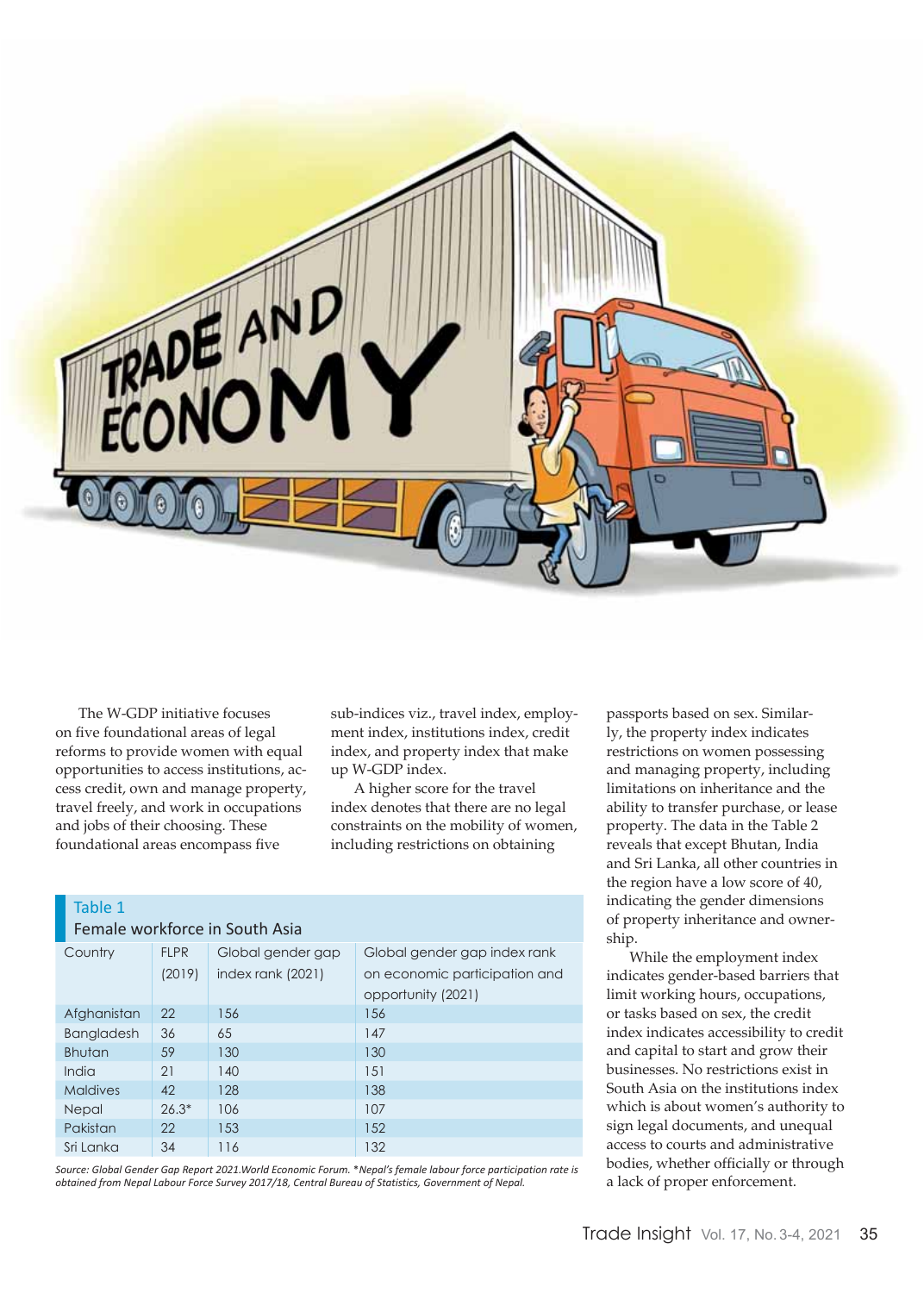Even when women are engaged in economic activities, they tend to be involved in the lowest levels at lowskilled jobs or home-based enterprises in the informal sector. Ownership of businesses in the formal sector is disproportionately in the hands of men. Even when women own businesses they are mostly cottage and small enterprises. Most of the products coming from the cottage and small enterprises are targeted towards the local domestic market. A recent study conducted by CUTS International<sup>6</sup> and its partners in Bangladesh, Bhutan, India and Nepal (BBIN) also corroborated that women's involvement in cross border trade are mostly in the informal sector due to the low volume of production and constraints they face in meeting cumbersome trade procedures. While handloom, handicrafts, and food-processing are the areas dominated by women in the manufacturing sector, tourism and hospitality are the major services wherein women are engaged.

# Impact of COVID-19

The outbreak of COVID 19 and the subsequent lockdown has disrupted the existing supply and value chains, domestic production networks, services and trade. On the supply side, this has led to a decline in production, while on the demand side, a plunge in earnings, employment loss and disposable income and savings have shrunk the overall demand for goods. The sealing of international borders has adversely affected the cross border trade and border markets in the BBIN sub-region. Women in international border areas used to depend on these border markets and border *haats* for trade-related activities.

A study done by CUTS International also highlighted that the increased care work at home and the impending financial crisis have created lots of stress for women while handling the dual roles.7 The female labour participation rate in urban India dropped to 15.5 percent (April– June, 2020), marginally increased to 16.1 percent (July–September) and then to 20.8 percent during October–December 2020 quarter.<sup>8</sup> Apprehension about travelling to work and thereby exposing the families to the risk of infection is an important factor behind women dropping out of jobs during the peak of the pandemic.<sup>9</sup> Families, relatives and friends proved to be the immediate source of financial help for women.

The impact of the pandemic in consumer-facing sectors like tourism, hospitality, retail, education and child care services was hard-hitting and disproportionally affected women, due to their predominance in these sectors. Even the economic stimulus packages announced by the national governments were not accessible to many women as the banks were reluctant to give loans. It is important to mention that many women switched to digital platforms to reach out to their customers. But South Asia has the highest digital gender divide than any other

# Table 2

| W-GDP indices of South Asian countries |       |        |          |            |              |        |  |  |  |
|----------------------------------------|-------|--------|----------|------------|--------------|--------|--|--|--|
| Countries                              | W-GDP | Travel | Property | Employment | Institutions | Credit |  |  |  |
|                                        | index | index  | index    | index      | index        | index  |  |  |  |
| Afghanistan                            | 54.7  | 50.0   | 40.0     | 16.7       | 100.0        | 66.7   |  |  |  |
| <b>Bangladesh</b>                      | 68.0  | 100.0  | 40.0     | 33.3       | 100.0        | 66.7   |  |  |  |
| <b>Bhutan</b>                          | 82.7  | 100.0  | 80.0     | 100.0      | 100.0        | 33.3   |  |  |  |
| India                                  | 82.7  | 100.0  | 80.0     | 66.7       | 100.0        | 66.7   |  |  |  |
| <b>Maldives</b>                        | 88.0  | 100.0  | 40.0     | 100.0      | 100.0        | 100.0  |  |  |  |
| Nepal                                  | 78.0  | 100.0  | 40.0     | 83.3       | 100.0        | 66.7   |  |  |  |
| Pakistan                               | 56.3  | 75.0   | 40.0     | 33.3       | 100.0        | 33.3   |  |  |  |
| Sri Lanka                              | 79.3  | 100.0  | 80.0     | 50.0       | 100.0        | 66.7   |  |  |  |

*Source: The W-GDP Index: Empowering Women's Economic Activity through Addressing Legal Barriers. 2020. The Council of Economic Advisers, Executive Office of the President of United States.*

region, where women are 38 percent less likely to own a mobile phone; the issues of digital infrastructure and accessibility also follow in.10

# Plausible measures

Given the diversity and complexities of the challenges faced by women entrepreneurs before and amidst COVID-19, a multipronged approach is advisable for their speedy recovery from the shock of the pandemic, as well as to increase their participation in trade. As the international borders are opening up and travel restrictions are being lifted, those sectors which are directly impacted, such as consumer-facing services sectors, are slowly getting back on feet. However, the businesses/enterprises that had to remain closed during the pandemic would still need economic packages for revival.

The recovery packages need to be designed keeping in mind the W-GDP sub-indices discussed earlier, particularly the property index, employment index, institution index and credit index. Moratorium on loan repayments, interest-free loans, capital subsidies, subsidies on raw material, concession in electricity and water tariffs and other fixed costs, and tax benefits can help women meet their immediate financial needs. Providing unconditional cash transfers and facilitating microfinance can assist women traders in the informal sector. Flexible working hours and ensuring supporting services for child care would enable women to carry their dual responsibilities of looking after their homes and earning a living.

As countries are increasingly participating in trade agreements to facilitate international trade, the gendered impact of such treaties should not be ignored. Ex-ante impact assessments of trade agreements on expanding and shrinking sectors need to be undertaken to analyze the possible impact of trade agreements on male/female labour participation. Necessary reforms are to be adopted if those agreements are to have a gender impact.

It is important to capitalize on the emerging opportunities in trade